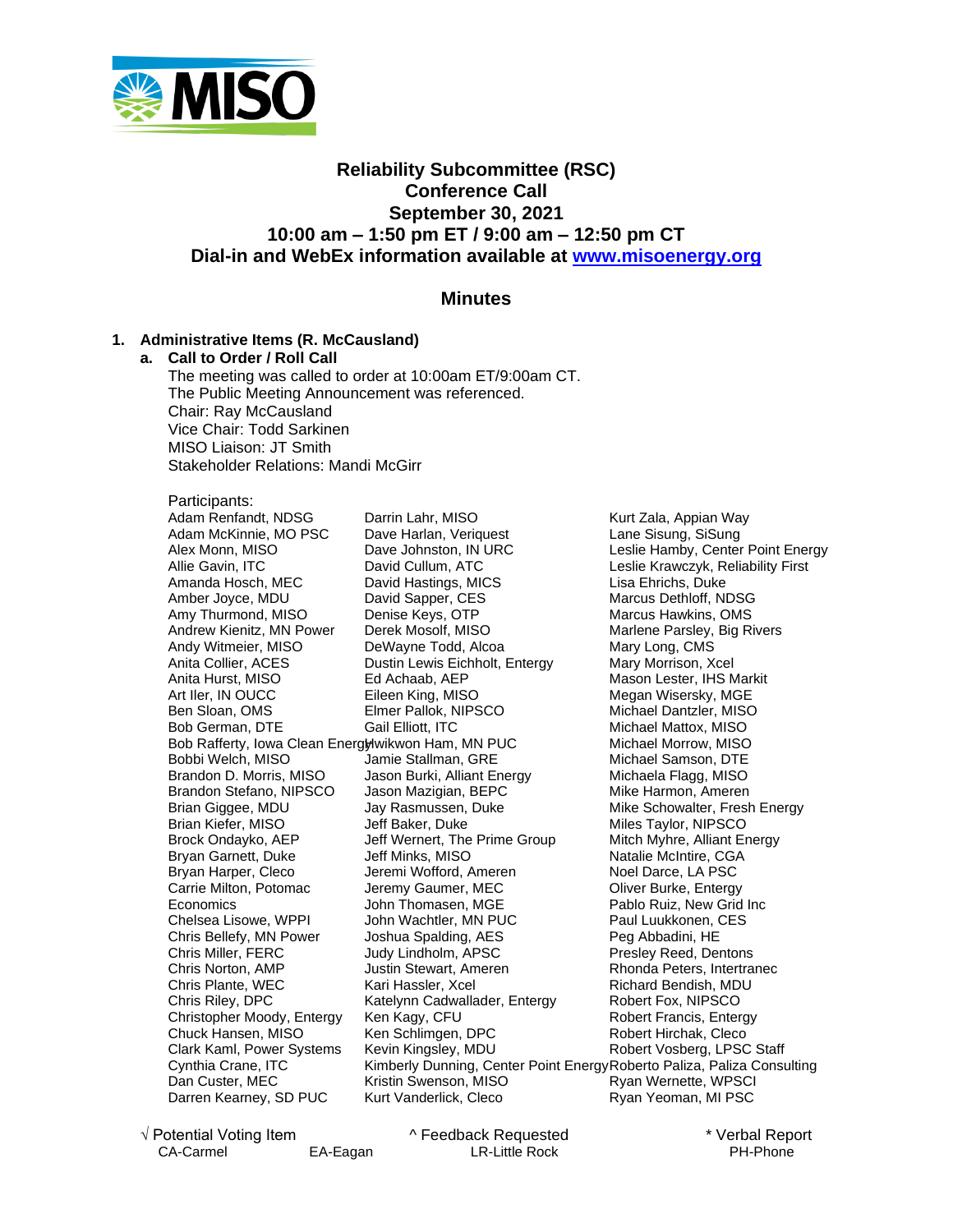

Savannah Miller, MISO Sdunbar, LUS Steve Swan, MISO Stewart Dover, LUS Tag Short, MISO Ted Kuhn, CES Terry Jarrett, MJMEUC Terry Volkmann, GLP Tia Elliott, Cleco Tom Butz, Power Systems Tom Weeks, MPPA Tony Rowan, MISO Trevor Hines, MISO Trey Mayeux, Cleco

Valy Goepfrich, WPPI Ven Bujimalla, IA IUB Weili Yi, Appian Way Werner Roth, PUCT Zhaoxia Xie, MISO

#### **b. Review Agenda**

The agenda was reviewed and accepted as posted.

#### **c. Review Meeting Minutes / Action Items**

The minutes were reviewed and accepted as posted.

| ⊦Action Item                                                                                 | Owner       | <b>Date</b> | <b>Status</b> |
|----------------------------------------------------------------------------------------------|-------------|-------------|---------------|
| Cancel 8/26 RSC Meeting - update website and<br>send notice to RSC distribution list         | <b>MISO</b> | 07/29/2021  | Closed        |
| Item 08 – update slide 6 and repost; parallel ops<br>for MCS/DSRI open until August 12, 2021 | <b>MISO</b> | 07/29/2021  | Closed        |

# **d. Review RSC Management Plan**

The management plan was reviewed.

#### **e. AFC Open Reports (post only)**

# **2. Status Reports and Other Updates**

# **a. Liaison Report (J. Smith)**

- $\circ$  Operations Monthly Review (July and August) Mr. Smith provided an overview of load, performance, and highlights of notable days from the Operations Monthly Report for July and August. MISO's reliability, markets and operational functions performed well in July and August 2021. For more details on Monthly Operations, please reference the Monthly Ops Report links in the Liaison Report posted with meeting materials.
- o Summer Review / Fall Readiness Consistent with the summer assessment, MISO experienced several tight operating days, while reliability, markets and operational functions performed well this summer. Available resources are projected to meet demand under probable fall conditions, with a high likelihood of needing to access emergency resources.
- o RS Report posting of the RS Reports was discontinued at the end of August 2021, same information is available in the Market Reports
- $\circ$  Resource and Availability (RAN) IR025 Update MISO is delaying the filing to provide stakeholders additional time to better understand the proposal and respond to remaining questions. MISO plans to file by December 1, 2021 to enable stakeholders and systems readiness for Planning Year 2023-24.
- o GridEx is scheduled for November 16-17, 2021
- o Upcoming Workshops:
	- Distributed Energy Resource (DER): MISO Coordination Framework October 11
	- Long Range Transmission Planning (LRTP) Workshop October 19
	- Relevant Electric Retail Regulatory Authorities (RERRA): O222 Coordination October 22
	- Winter Readiness Workshop (Winter 2021-22) October 26
	- Short Term Reserve Workshop November 2, Contact: Bill Peters

| √ Potential Voting Item_ |          | ^ Feedback Requested | * Verbal Report |
|--------------------------|----------|----------------------|-----------------|
| CA-Carmel                | EA-Eagan | LR-Little Rock       | PH-Phone        |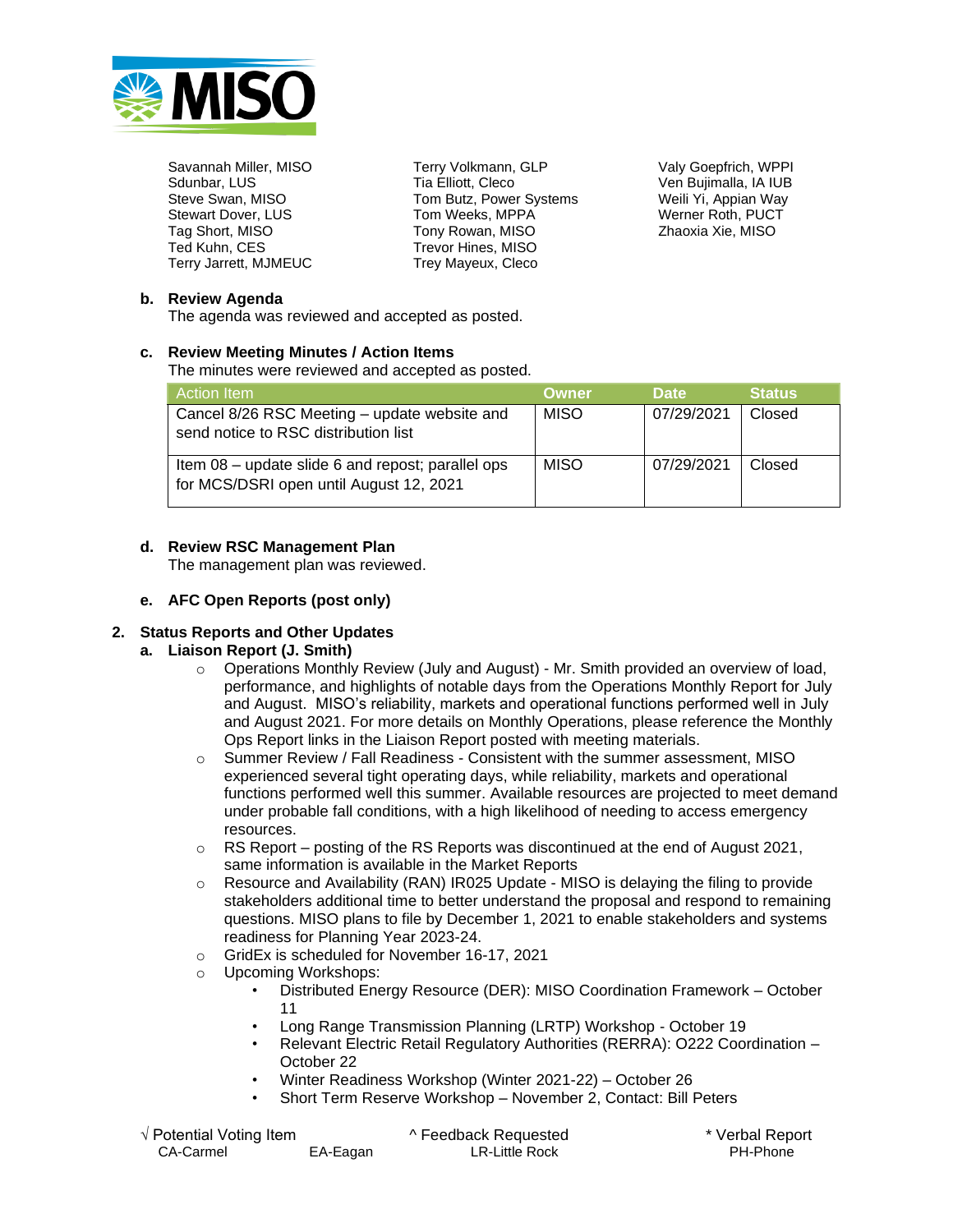

# **b. Steering Committee Update\* (R. McCausland)**

RSC Chair McCausland provided an update on the Steering Committee (SC). The SC last met on August 19, 2021. Next meeting is November 8, 2021. \*There will be a Stakeholder Guide Workshop on October 21, 2021.

#### **c. Reliable Operations Working Group – Closed (ROWG-CLOSED)\* (T. Sarkinen)**

ROWG-Closed Chair Sarkinen provided an update on the ROWG-Closed. The ROWG-Closed last met on September 29, 2021.

Topics addressed in the last meeting:

- o FAC-011 Task Team This task team has an initial SOL definition that will be circulated for review in the task team and then to the ROWG-Closed.
- o Operational Planning Studies User Group (OPSUG) This group is working on the process to inventory Transmission Operators (TOP) transient voltage criteria that can be used in transient stability studies, also coordinating with the modeling groups.
- o FirstNet MISO is transitioning mobile phones and FirstNet is a mobile communication solution used by first responders.
- $\circ$  AFC & Pi Rule/Ci Rule The results were posted and discussed for two annual studies.
- o Reconfiguration Request ROWG-Closed and MISO are engaging on this issue regarding concerns with reliability and logistics.
- **d. System Restoration and Reliability Training Working Group (SRRTWG)\* (D. Farler)** The SRRTWG last met on August 4, 2021. Next meeting is November 3, 2021.

#### **3. System Restoration and Reliability Training Working Group (SRRTWG) (A. Hurst)**  *Survey Results*

MISO reviewed the survey results with the group. The SRRTWG exists to provide a forum to discuss System Operator Training, Resiliency, Emergency Preparedness and Power System Restoration. MISO shared that this group has suffered from very low engagement, resulting in duplicative efforts for MISO and the co-chairs. The results of the survey reinforced low engagement and support for other methods of achieving the working group's outcomes. MISO proposed a new solution to meet the objectives.

The proposal included for the MISO Technical Development Team to:

- Leverage data from Training Needs Analysis to plan training opportunities for members
- Partner with member Drill Coordinators on emergency preparedness drills and exercises (including design of the drills)
- Report regularly to the RSC with updates on training related topics

MISO recently invited drill coordinators to participate in a DTS refresh session to prepare for the upcoming Member Drill. The group discussed the requirements for drill participation. The group inquired about Power System Restoration (PSR). MISO reminded the RSC that the system restoration plan itself lives with the RSC and that the SRRTWG focuses on the training that connects to the plan. The group acknowledged that they do not currently have a solution to the low engagement of the SRRTWG and agreed to continue discussing next steps. The RSC Chair may seek advice from the Steering Committee.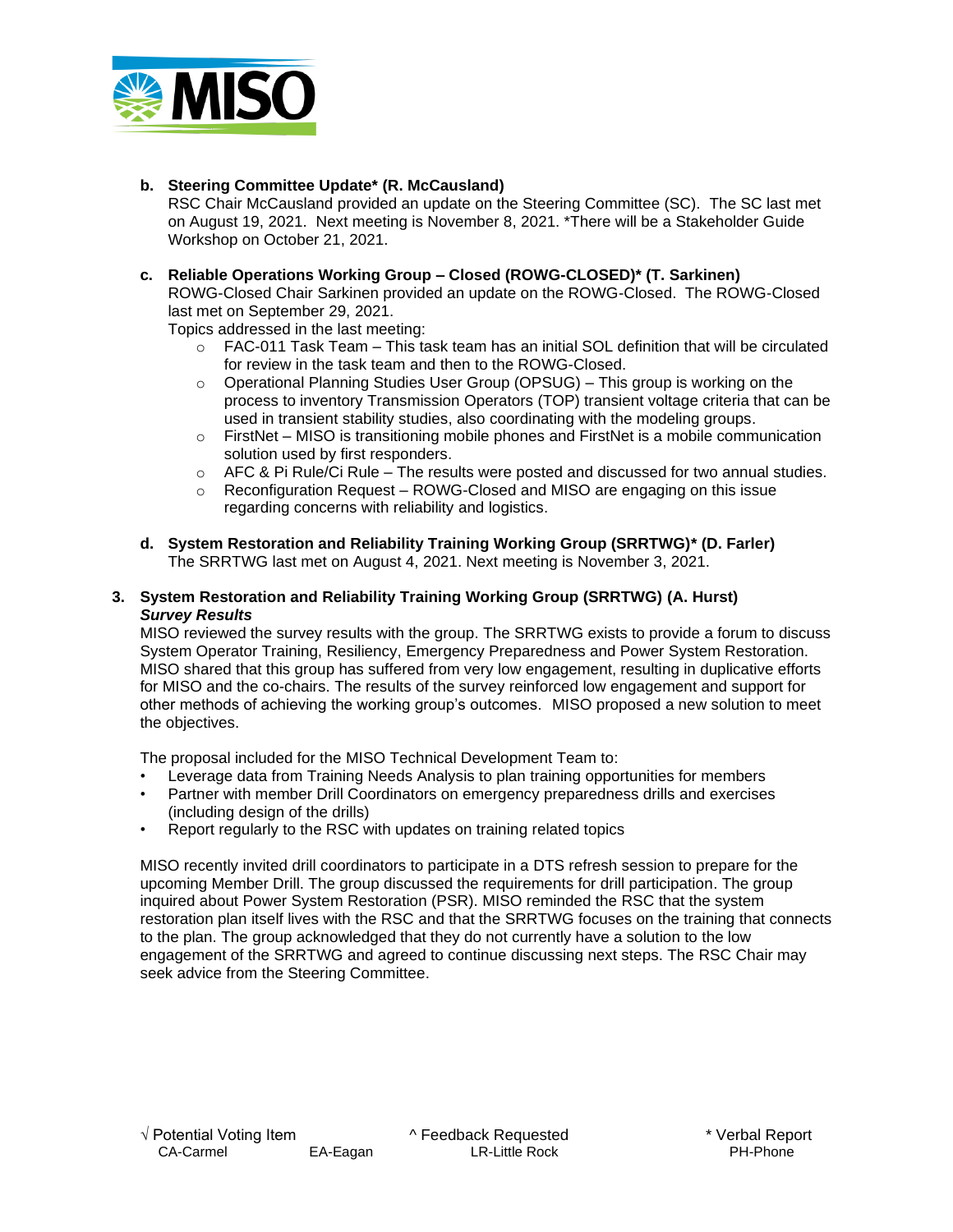

#### **4. FERC Update\* (C. Miller)**  *Quarterly Update*

Mr. Miller provided an update on FERC. The Annual Commissioner led Technical Conference was at FERC on September 30, 2021. On September 23, 2021, the FERC, NERC staff reviewed 2021 winter freeze and recommend improvements (Docket No. AD21-28). Chairman Glick, Commissioners discuss FERC's role in Nation's Energy Transformation before the Senate Energy and Natural Resources Committee on September 28, 2021. FERC sets first Federal-State Transmission Task Force meeting for November 10, 2021 at NARUC in Louisville (Docket No. AD21-15). The next FERC open meeting is October 21, 2021 and it will be held virtually.

# **5. Standards and Assurance Update (M. Morrow)**

*Discuss emerging standards development projects & current FERC, NERC & NAESB activities* MISO provided an update on FERC, NERC, NAESB activities, upcoming enforcement dates, and conferences and webinars. FERC issued the preliminary findings on the joint inquiry with FERC and NERC into extreme weather operations and regional power outages (due to the Cold Weather) on September 23, 2021. MISO discussed NERC Projects that are currently out for comment or ballot. for generator owners and operators is Project 2020-03 Supply Chain Low Impact Revisions that will address compensation and suggested enhancements to natural gas industry and infrastructure.

#### **6. NERC Lessons Learned**

# **a. Cold Weather Operation of SF<sup>6</sup> Circuit Breakers (M. Mattox)**

MISO reviewed the NERC Lesson Learned for  $SF_6$  Circuit Breakers in Cold Weather. Cold weather operation of breakers is a recurring issue that has caused challenges on the Bulk Electric System (BES). MISO discussed the potential impacts to BES reliability and several mitigation options.

**b. Review 2022 Schedule & Available Lessons Learned for Review\* (M. Morrow)** MISO will provide the 2022 list in December 2021. Please reach out to Mike Morrow at MISO if there is a topic you would like covered.

# **7. Cold Weather Standards\* (Peg Abbadini (HE))**

*Discussion of start-up temperatures*

The group discussed the cold weather standards and an example of the temperature dropping below the starting temperature of equipment. The RSC Chair recommended that this topic (along with other extreme operations situations) would be a good fit to be discussed at the ROWG-Closed.

# **8. Hurricane Ida Overview (T. Hines)**

# *Provide a review of the impacts of Hurricane Ida and recovery*

MISO provided a summary of operations during Hurricane Ida. Hurricane Ida made landfall at approximately 11:55 a.m. (Central) Sunday, August 29, 2021 near Port Fourchon, Louisiana, as a strong Category 4 storm, causing extensive damage to distribution and transmission systems in Southeastern Louisiana. Conservative Operations were in effect from August 29 - September 10, 2021 to operate through the storm and subsequent restoration.

MISO is prepared to ensure reliability during emergency and abnormal operating situations, including hurricanes. MISO was well positioned for Hurricane Ida through on-going actions and leveraging operating procedures before and during the storm. Hurricane Ida made landfall August 29, 2021 as a strong Category 4 storm, causing extensive damage to transmission and distribution as it moved through the MISO footprint. Hurricane Ida caused extensive damage due to the location of its path, and the response may have taken longer if corrective actions had not been implemented from previous storms. The storm cut through a significant transmission corridor, severing all ties from MISO into much of the Amite South and all the Downstream of Gypsy import constrained load pocket. Damage was felt across an already transmission limited area and required the redefinition of Reserve

| $\sqrt{}$ Potential Voting Item |          | ^ Feedback Requested | * Verbal Report |
|---------------------------------|----------|----------------------|-----------------|
| CA-Carmel                       | EA-Eagan | LR-Little Rock       | PH-Phone        |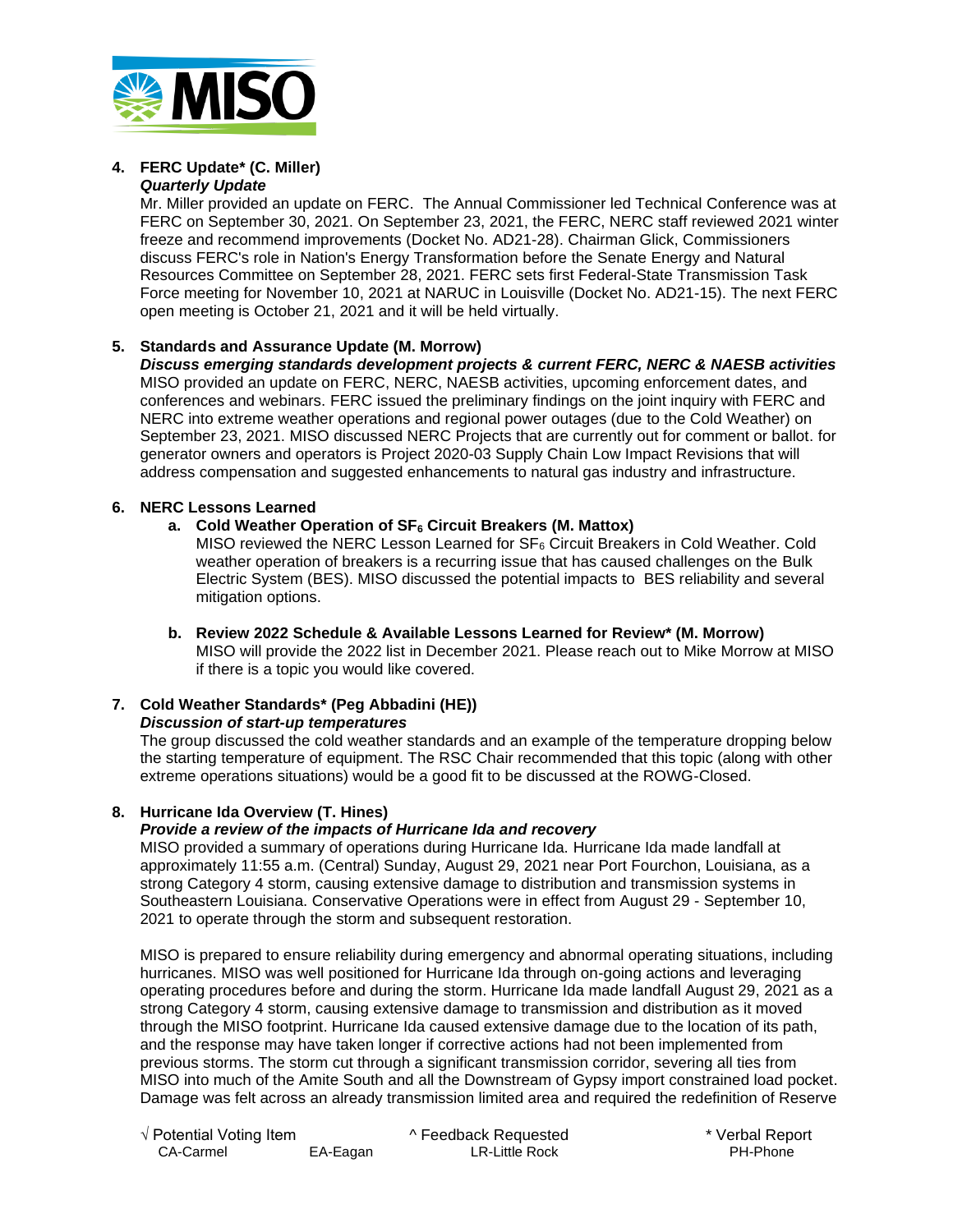

Zone 6 to include Baton Rouge, LA. The timeline of the hurricane can be found in the posted presentation. MISO shared that more transmission lines have returned than are reflected in the posted presentation. MISO thanked the South Region stakeholders for all their hard work throughout Hurricane Ida.

- **9. MISO Congestion Management Process (MSC/RSC Action Item) (J. Netherton/T. Hines)**  *Overview of the tools available to MISO to manage transmission issues on the system* MISO reviewed the tools available for Reliability Coordinators to manage congestion. Security Constrained Economic Dispatch (SCED) is the most used tool to manage congestion Load Shed is a last resort. MISO collaborates with Transmission Operators (TOPs) and Local Balancing Authorities (LBAs) to mitigate congestion. MISO discussed the operator awareness tools used for MISO congestion management. System Operators must take into consideration the effectiveness of a control action when mitigating congestion or disturbances on the system. Disturbances may occur that require the use of one or multiple Control Actions available for MISO congestion management. MISO provided a background of what MISO monitors and how MISO collaborates and reviewed the tools and mitigation actions.
- **10. Application of Forecasted and Real-time Ambient Adjusted (RSC-2018-54A) (B. Kiefer)**  *Brief update on AAR implementation*

MISO reviewed the process and activity around Ambient Adjusted Ratings (AARs). MISO has seen AAR usage increase over the last year. MISO and its Transmission Owners (TOs) continue to collaborate on identifying AAR candidates. MISO TOs have reviewed 1030 transmission elements. MISO will be sharing detailed results of the MISO-TO AAR identification process at an upcoming RSC meeting. Once a quarter, MISO will compile a list from over the last two years and provide it to the Transmission Operating Committee to determine if the elements are technically feasible for AARs and then they share that *information* with MISO. MISO and the TOs have completed two quarterly cycles since this process started and should have another quarterly review completed when detailed results are shared. The group discussed the definition of AARs. MISO will add the topic to the Management Plan for future discussion.

**11. Order 2222 Distributed Energy Resources (DER) (IR070) (K. Swenson and S. Swan)**  *Provide overview of Order 2222 and introduce MISO's thoughts on DER communication for participation in the wholesale market*

MISO reviewed the O2222 progress at MISO and introduce MISO's initial thoughts on operational coordination for O2222. MISO will make a compliance filing with FERC by April 18, 2022.

There are several challenges to address:

- Coordination between and among RTO/ ISOs, RERRAs, distribution companies, and DERAs must be clear to all parties and have transparent and well-established communications to **ensure system reliability** and prevent double counting.
- Measurement and verification will take considerable thought; distribution operations and transmission **operations must be assured visibility**.
- The distribution system is designed to be more dynamic than the transmission system, and routine switching operations will make the "path" between the DERs and the Bulk Electric System difficult to ascertain – especially important if DERA can inject energy.

Discussions will continue at the DER Task Team (DERTF).

#### **12. New Operator Interface Design and Functionality (MCS Rewrite) (J. Minks)**  *Discuss next phase of MCS update*

MISO is moving into the next phase of updating the MCS to create a new Operator-to-Operator Interface. MISO is looking for multiple volunteer entities to make their operators available to provide

| √ Potential Voting Item_ |          | ^ Feedback Requested | * Verbal Rep |
|--------------------------|----------|----------------------|--------------|
| CA-Carmel                | EA-Eagan | LR-Little Rock       | PH-Phone     |

√ Potential Voting Item ^ Feedback Requested \* Verbal Report